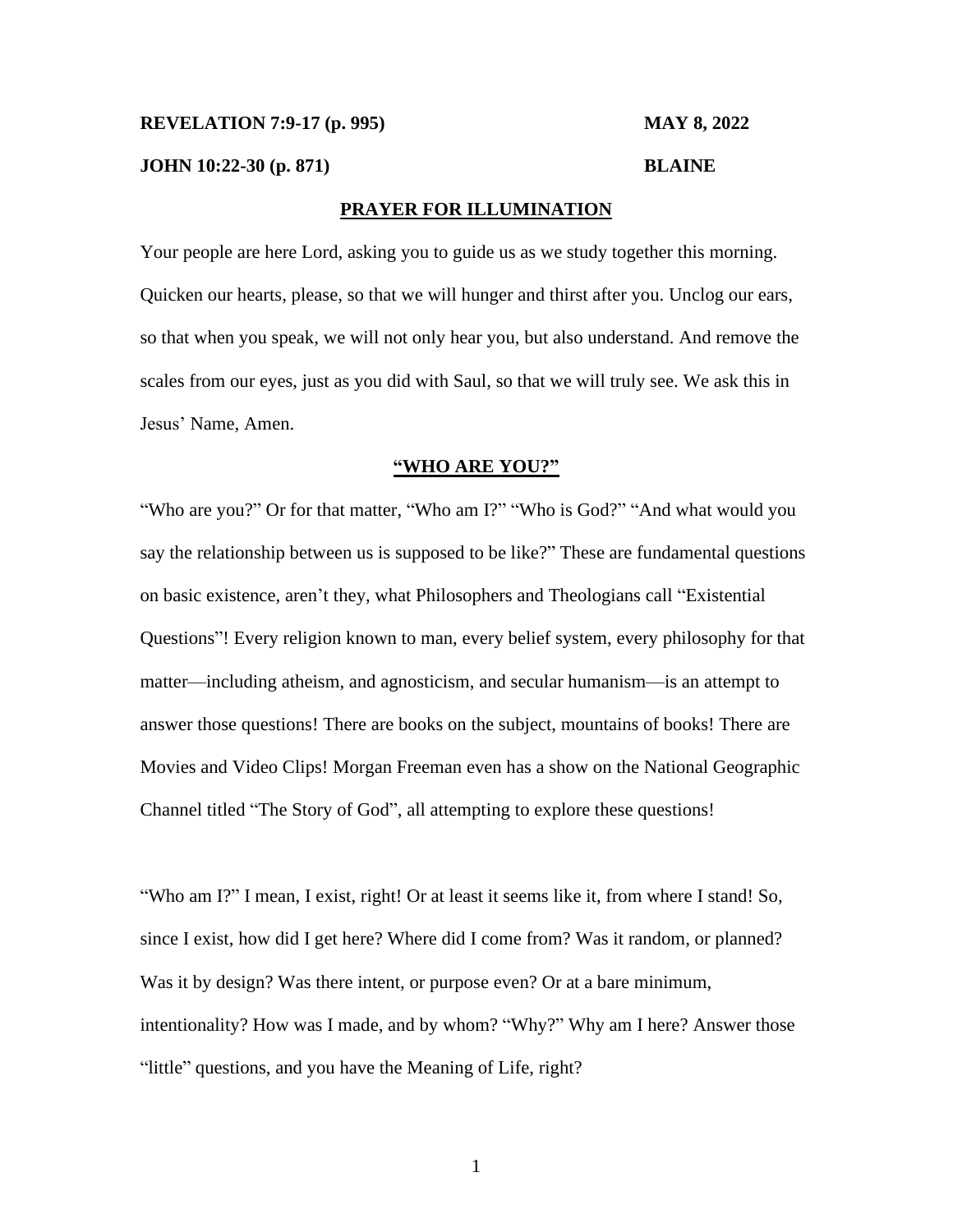So, it shouldn't surprise us then, that a crowd has gathered in the Temple Courts to ask Jesus those questions! And truth be told, many in the crowd have been asking these questions since they first heard about this traveling Rabbi! "Who are you, Jesus?" You heal the sick, and teach in the Name of God! You do miracles! You are obviously different! There is something about you, to be sure! So, who are you? "How long will you keep us in suspense? If you are the Messiah, just tell us plainly!"

And it's Hanukkah, by-the-way, the Festival of Light, the Feast of Dedication. One hundred and sixty some years earlier, God delivered His people from Syrian oppression, through the Maccabean Revolt. The Faithful rededicated themselves to the Lord, and cleansed, both literally and ritually, the Great Temple in Jerusalem, and then rededicated it! God provided for His people, again, like in the Exodus! A single jar of consecrated lamp oil somehow lasted eight days, until more oil could be made Holy! So, every year, the Faithful recommit their lives to their Lord! A good idea, I'd say! And every year, they rededicate themselves to faithfully Worship Him!

That's the mood in the Temple Courts as Jesus walks along Solomon's Colonnade. Almighty God is front and center in the hearts and minds of the people! The Faithful are currently in the midst of praising the Lord—praising Him for His redemption and providence, celebrating deliverance by His hand, giving thanks for His salvation! And most are wondering if He is about to do it again! Will it be Politically and Nationalistically this time, you know, with the Romans? Or will it take place ultimately, with Eternal Redemption! When, and how, will Messiah step onto the historical stage?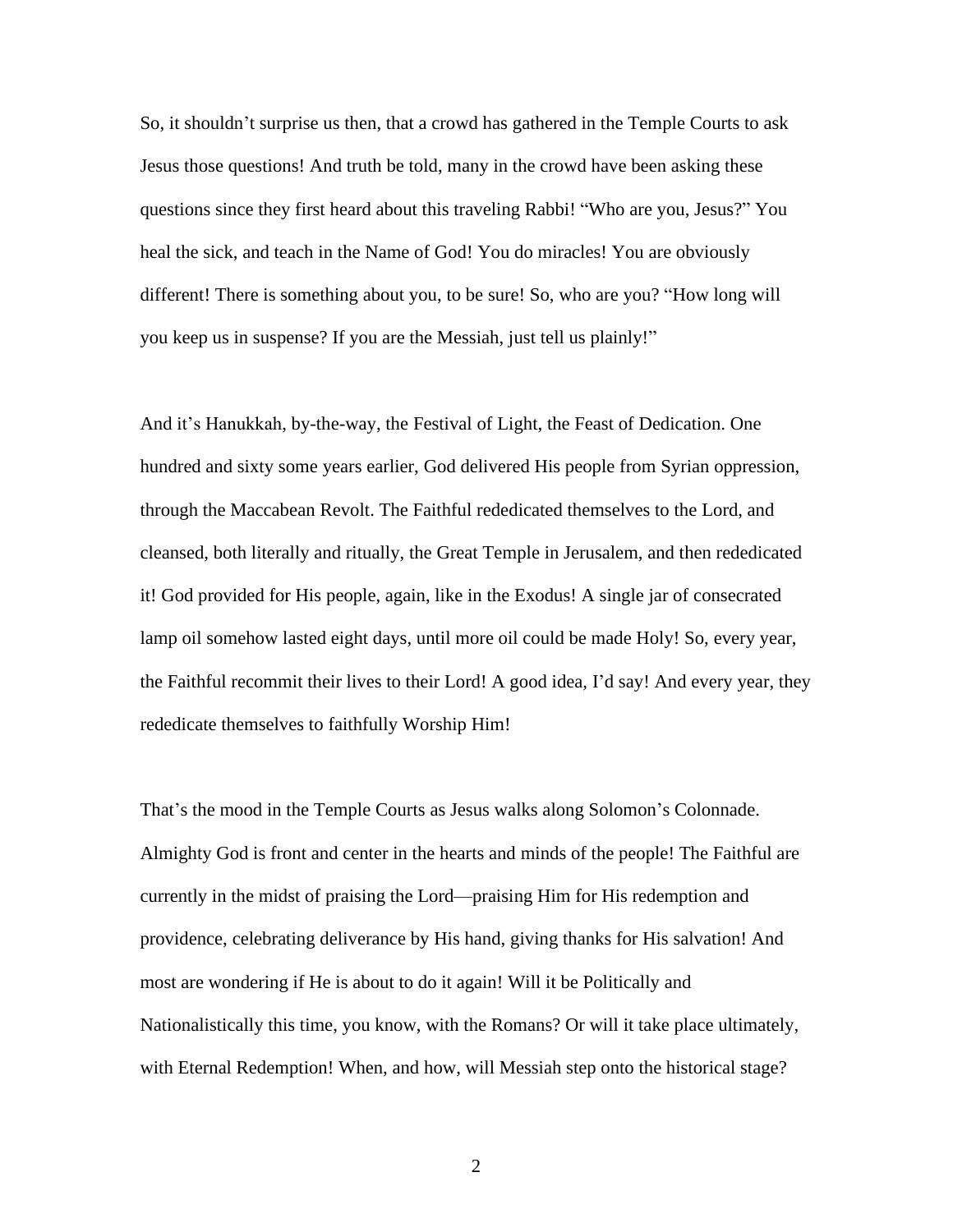So, they ask! "Are you the One, Jesus?" Have you come to usher-in the Messianic Kingdom, to return the Glory of God to the Temple, and to the land, and to the people, just as the Prophets promised? Are you the One that we've been waiting for, the declaration that God will reside with His people forever? How long will you keep us in suspense? Just tell us plainly, please!

We've heard you say that, "you are the Vine, and we are the Branches." You've stated that you are "The Bread of Life, the Way, the Truth, and the Life." You have boldly declared that, "no one comes to the Father except through you! And that "those who Believe in you, even though they die, will live!" But in all honesty, we're still confused! So, can you just make it clear?

You call yourself "the Word," and "the Bridegroom". You've said that Messiah will be "a Scapegoat," and come like a "Thief in the Night!" We know you're a Rabbi and Teacher, a Carpenter and Fisherman, but hear you say that you're "a Broken Loaf" as well! John writes about the Christ being "seated on a Throne in Heaven", "Worshipped in Glory and Majesty", by a "Great Multitude too numerous to count"! He describes the Messiah as "the Lamb of God who takes away the sin of the world," the "Shepherd who wipes away every tear"! So, is that you Jesus? Tell us! Because we really want to know?

Imagine being in the crowd, being one of the Faithful, a God-fearing Believer! That shouldn't be difficult to do! Imagine, honestly trying to figure all this out, trying to answer those Existential Questions! Imagine asking Jesus to make it clear!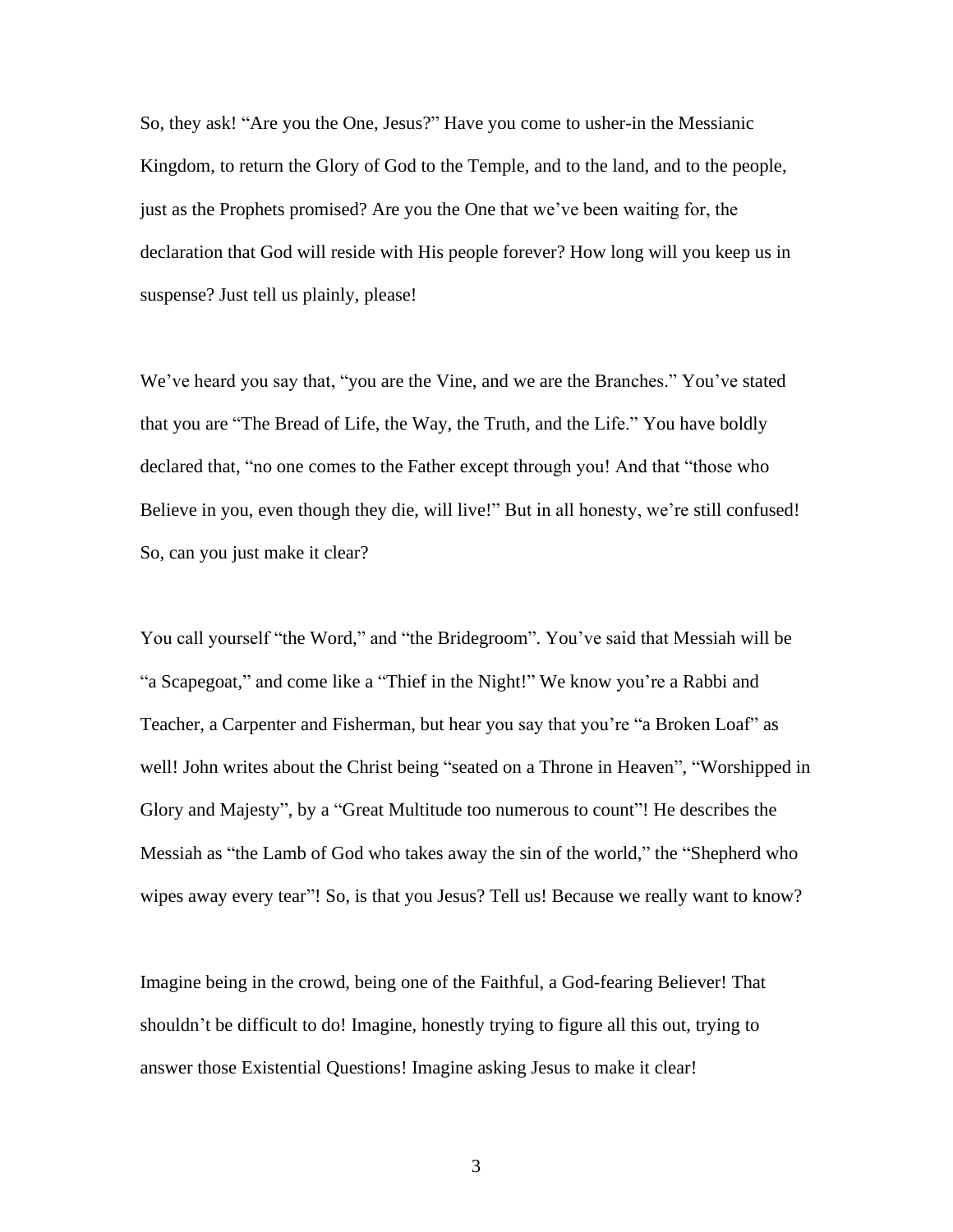I mean, He is ambiguous, right? A bit vague? He doesn't really say who He is, does He? We do want to know, don't we? Only, He just isn't clear, is He? If He was, wouldn't we…change? Once we knew for sure, wouldn't we respond accordingly?

To which Jesus, a bit exasperated I think, answers, "I did tell you! I have made it clear! But for some reason you still refuse to believe! I have said it plainly, repeatedly, in fact! "I am THE way, THE truth, and THE life!" Not "a way"! Not "one of many ways"! "No one comes to the Father except through me!" "I and the Father, are one!" "Look! God so loved the world that He gave His only Son, that whosoever believes in Him shall not perish, but instead, have eternal life!" So, is that plain enough for you?

I think He could have gone further. I think Jesus could have reminding the sceptics how, on several occasions in the Gospel of John, He declared, "I AM!"

"I AM, the Bread of Life. He who comes to Me shall never hunger" (John 6:35). "I AM, the light of the World"  $(8:12)$ . "I AM, the door"  $(10:9)$  "I AM, the true vine"  $(15:1)$ . "I AM, the good shepherd. The Good Shepherd give His life for the sheep (10:11). "I AM, the resurrection and the life" (11:25). "I AM, the way, the truth, and the life. No one comes to the Father except through me" (14:6). "I AM, all those things! I have told you several times! I AM"!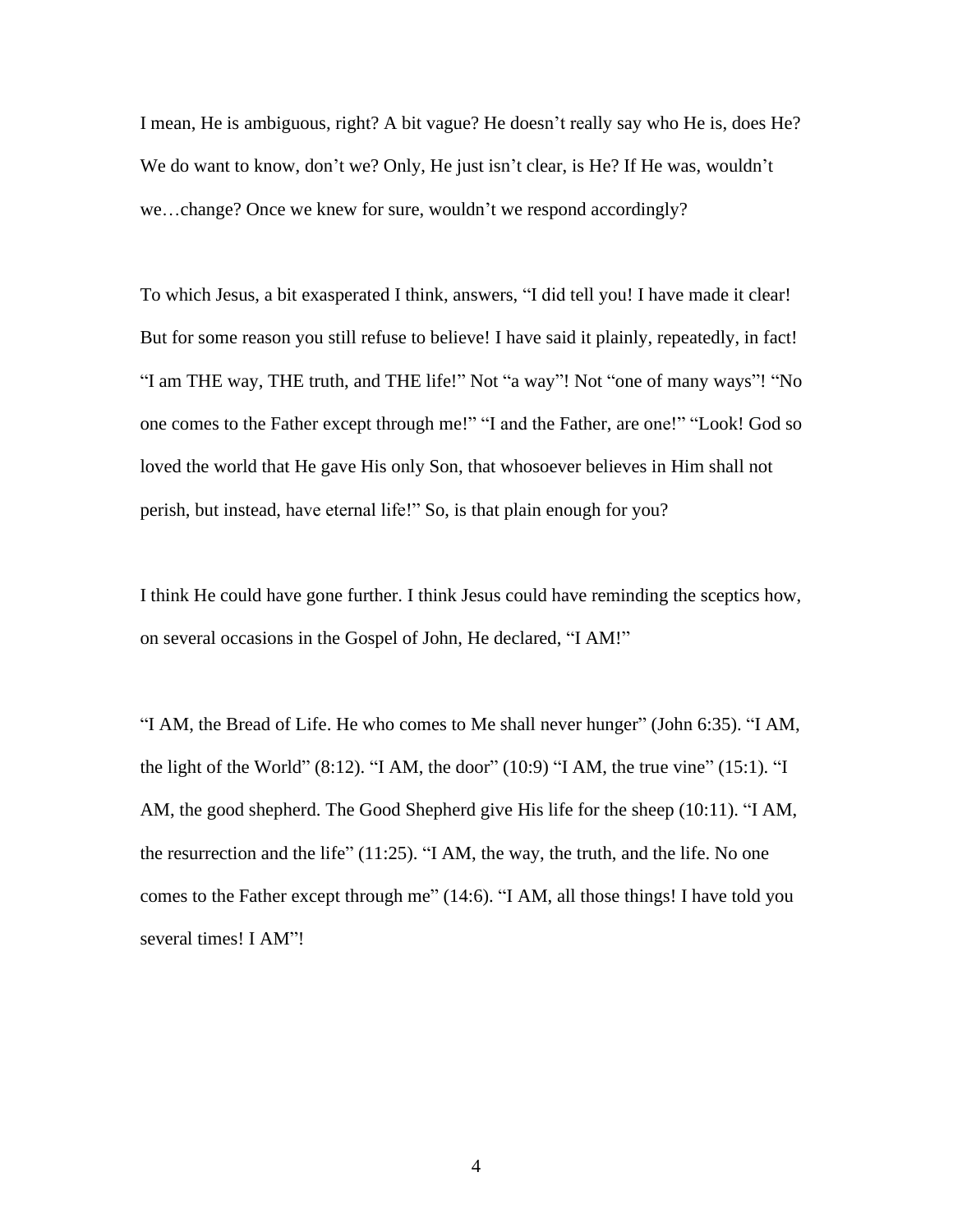Remember back in Exodus 3:13-14 when Almighty God calls Himself "I AM"? Moses had said, "Suppose I go to the Israelites and say to them, 'The God of your fathers has sent me to you,' and they ask me, 'What is His Name?' Then what shall I tell them?" God answered Moses by saying, "I AM WHO I AM"! "This is what you are to say to the Israelites: 'I AM has sent me to you'"! Jesus has told them, repeatedly! Numerous times! He said, "I AM"!

Just as an aside, did you know that the word, "Believe", like in the famous John 3:16-17 passage, doesn't mean to simply acknowledge, or give intellectual assent to Jesus' existence? Even Satan does that! No, the Greek word there, and the Hebrew equivalent, both mean "to have confidence in, place your faith in, to remain faithful to, to rely on, trust in, or be established with"! "Whoever believes in me, shall have eternal life," says Jesus! Is that plain enough for you?

"I have told you", says the Lord! "And I have shown you as well, in some truly amazing ways! But just to be clear, let me tell you again, right now! So, listen up! Verse thirty! Are you ready? 'The Father and I are one!' Got it? No more excuses, people! Like I told Thomas, "Stop doubting and believe"! And that, I'm afraid, brings them, and all of us of course, to the crux of the matter!

"You have heard what I said," declares the Lord! "You have seen what I have done! You now know the answer to the Great Existential Questions of life! So now that you know, now that you are sure, what are you going to do about it?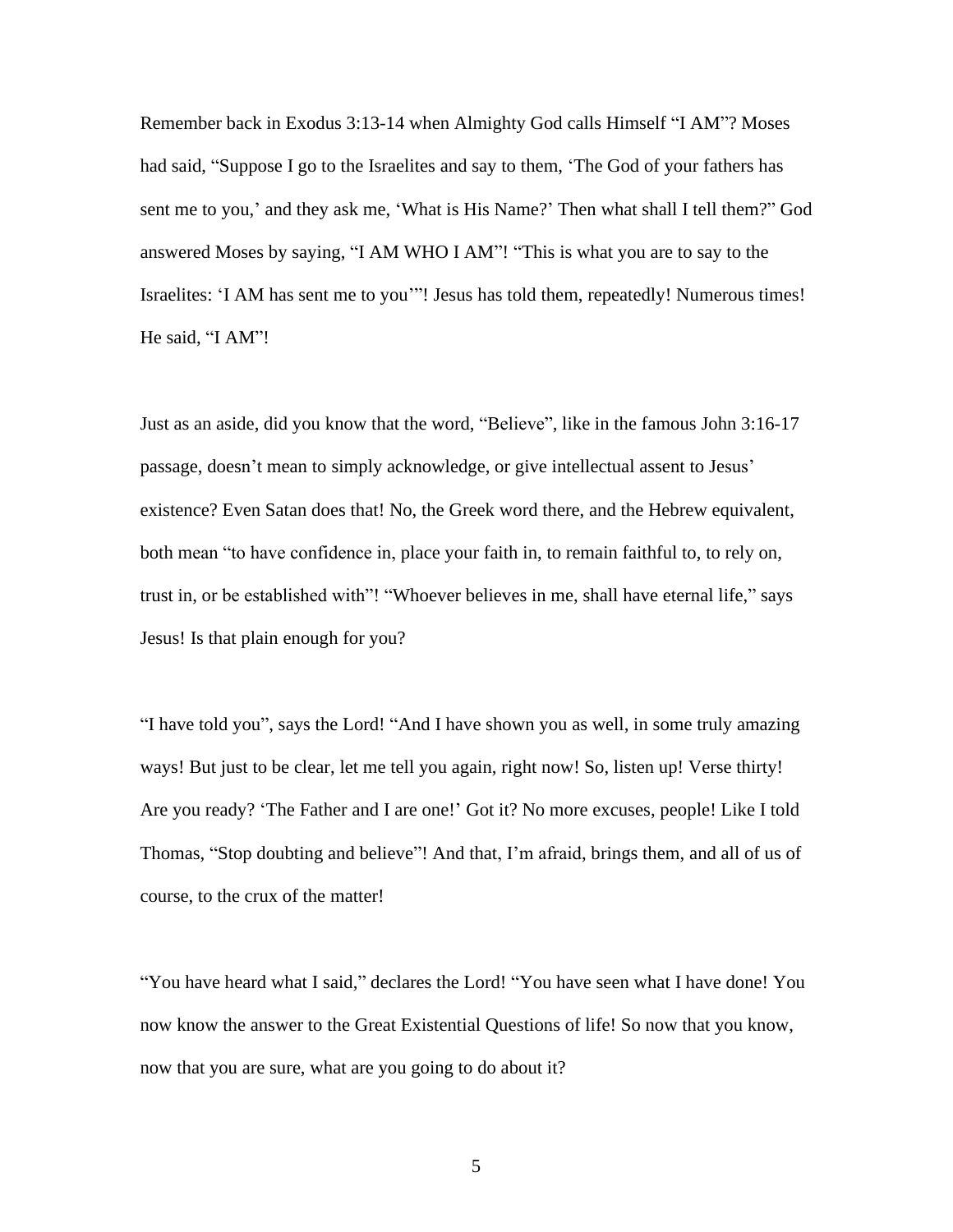Will you accept the truth and follow me, or pick up a rock and stone me? Will you, to paraphrased the words of Shakespeare, 'Believe, or not believe!' Because 'that's really the question!'"

A couple of weeks ago, I quoted C.S. Lewis telling us that we need to make a choice? Either Jesus is who He says He is, or else He is a lunatic, or a liar! He is either the Son of God, the Messiah, One with the Father, the Only Path to Salvation! Or, He is someone you want no part of! The folks in the crowd that day, like the folks in the crowd here today—in fact, like folks in every crowd, everywhere, in every time and place, need to make a choice! Either take Jesus at His word, and do what He says, or run away just as fast as you possibly can! Believe, or not believe! That's really the only question!

It's heavy, I know! Deep, and serious! In fact, there is nothing more serious! This has Eternal Ramifications. And it's not real popular! In fact, it's getting less popular every day! The folks that day, wanted to stone Jesus! Oh, I'm sure there were some in the crowd, as in any crowd, who were sincerely seeking the Truth. But there were also some in that crowd, as in any crowd, who just wanted to trip Jesus up. "If I can just discredit Him somehow, or make Him out to be crazy, then I can ignore everything He has to say and continue on my merry way! If I can do that, I won't have to take Him seriously! I won't have to obey what He says! I can overlook His teachings, and ignore all of His miracles! I can completely disregard His Word! I can set aside all this talk about accountability and Judgment, and feel absolutely no remorse at all!"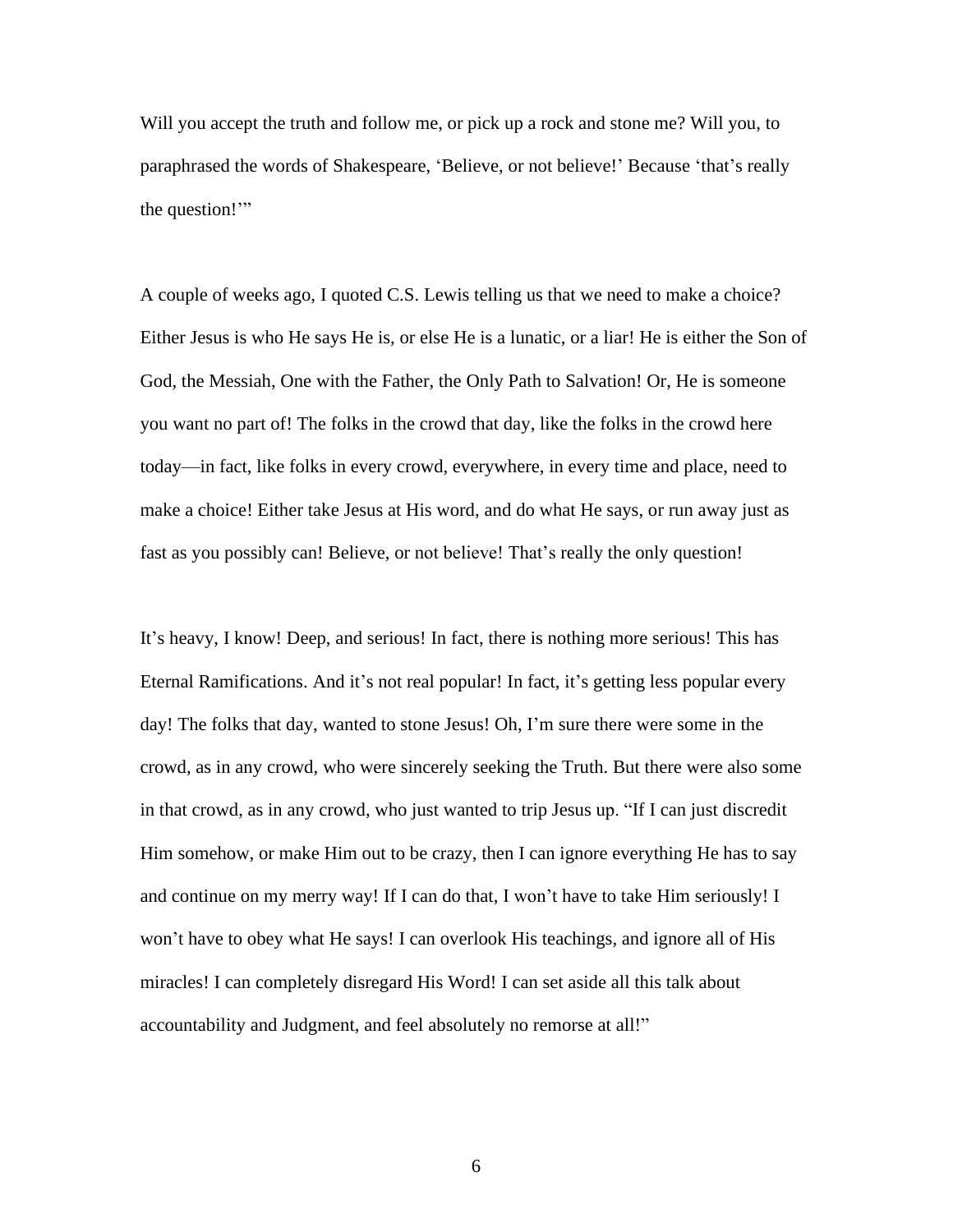I am also sure that there were those in the crowd, as in any crowd, that didn't want Jesus' answers to be that clear, or wanted to pretend that they weren't that clear! Because if that's the case, then they'd have a built-in excuse to pick and choose what they want to believe, right? "Oh, I wish I had known, Jesus! If I had only known, I would have...changed! Crowds can be pretty fickle, can't they?

So where are you in the crowd? From where you stand, "Who are you?" And who is Jesus? What is the relationship between you supposed to be like? Are you shuffling about, with a stone in your hand? Or kneeling, with your hands clasped in prayer? What's your Theology? What is your Worldview? What do you believe? We know who Jesus says He is! That question has been asked and answered! But what did you hear?

Is this Rabbi just another pretty face? A powerful teacher maybe? Or a great humanitarian? Is He the ultimate role model for some kind of Works Righteousness? Is He a "nutcase", like so many other religious nutcases down through the centuries? Does He point you towards God, or away? Is He "god", but with a little "g", a "god" you have created in your own image? Or is He the Messiah, the Promised One of Israel—exactly who He says He is—the Lord and Savior of the world? Because if He is, what does that mean? What does it mean for you? Is it plain, or are you still confused?

I wonder if Jesus' patience is "wearing thin"? It almost sounds that way, doesn't it? He says, "I did tell you, but you refuse to believe!" The miracles I do in my Father's Name should speak for themselves, but you refuse to believe them either! You're not listening!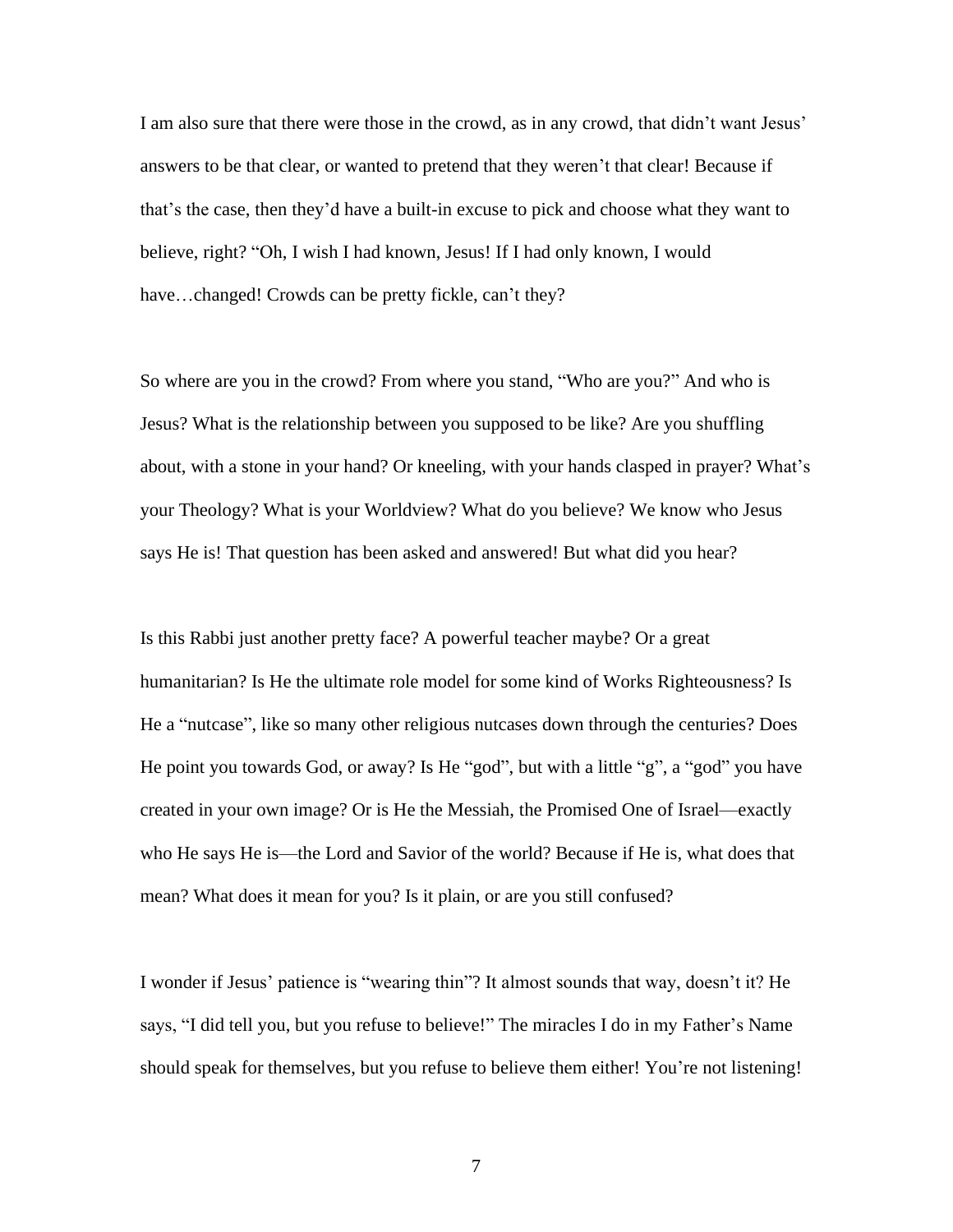Maybe it's because you are not my sheep? Or maybe it's because you refuse to be my sheep! My sheep hear my voice, you know, and follow me! My sheep listen to what I say and come when I call. My sheep know me! And I know them! And I give to them Eternal Life! I lead my sheep beside Still Waters! I allow them to lay down in Green Pastures! I restore their soul! So, do you want to be part of the flock, or not? Because that's really the question!

The phrase, "Hardening of the Heart" comes to mind! The Greek translation for that phrase means, "Refusing to know what you know". That seems rather appropriate here, doesn't it! "To believe, or not to believe, that is still the question!" Or as Jesus puts it; "My sheep, hear my voice, and follow me." Can you hear His voice?

Do you know how many times sheep are mentioned in Scripture? Over four hundred times! And in the vast majority of cases, they are an illustration for us! Now most of us don't have any problem with Jesus as the Good Shepherd, do we? I mean, He leads us, and tends to us, and provides for our every need! Jesus takes care of us, and keeps us out of harm's way! We're okay with Him as the leader of the flock! It's kind of comforting actually, and somewhat easy to visualize! He is dressed in white, right, carrying one of those shepherd's crooks, with His long wavy light-brown hair gently cascading down his shoulders, just like in the photographs!

It's all very peaceful and tranquil. It's all very clean and neat. It's great, right! We are good with it! Right up to the point where we become sheep! We fight that part, don't we?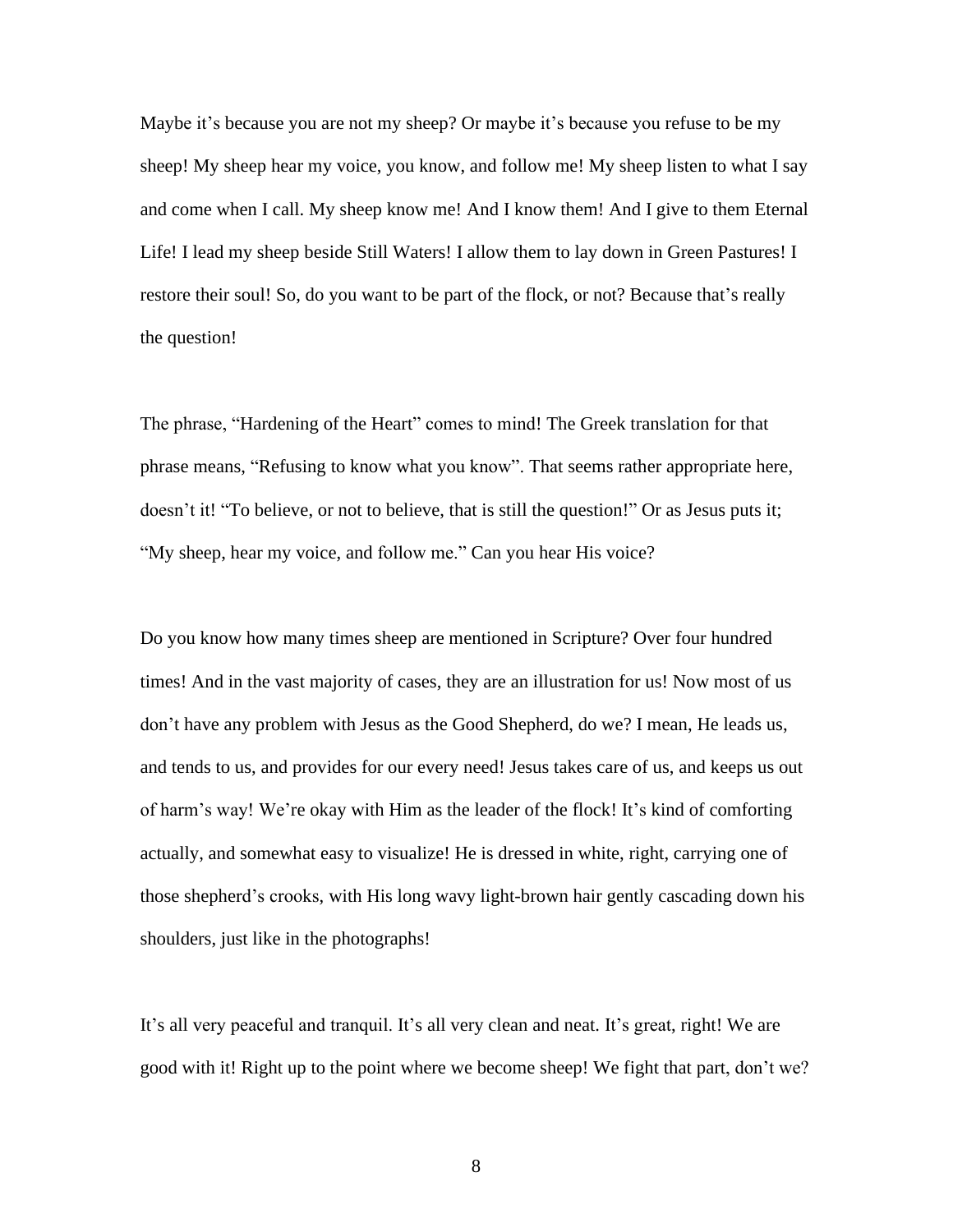Sheep get sheared, don't they, butchered and eaten! Sheep stink, right? Sheep are lazy, and kind of dumb! Sheep don't really have a clue! You can't herd sheep? It's like herding cats! Any loud noise or quick movement will send the whole flock scattering! Sheep won't even head to the barn on their own at feeding time! How dumb is that? And sheep won't stay put either, or come in out of the cold, or the rain! It's actually kind of sad!

No, sheep need a shepherd—someone to guide them, someone to feed them and protect them. They need someone to 'make" them lay down in green pastures, and to "lead" them beside the quiet waters. Sheep just aren't worth a lick on their own!

They are, however, hard-wired to follow. And they do become quite fond of one another over time. Oh, they butt heads every now and then, or get into the occasional turf war over some particular piece of grass that they feel is their own. But all-in-all sheep really do enjoy being members of the flock! And they usually become quite attached to their Shepherd too!

Did you know that a Shepherd can walk right through the middle of His sleeping flock, without disturbing a single one of them? A stranger could never do that! Just stepping near them would create pandemonium! Shepherds and sheep develop a language of their own as well, one that outsiders are simply not privy to! A Good Shepherd can distinguish a bleat of pain, from one of fear, immediately! And sheep, over time, come to recognize that a certain gesture means food, and that a special whistle means it's time to go home. "My sheep know my voice," says Jesus, "and follow me". Can you feel the image?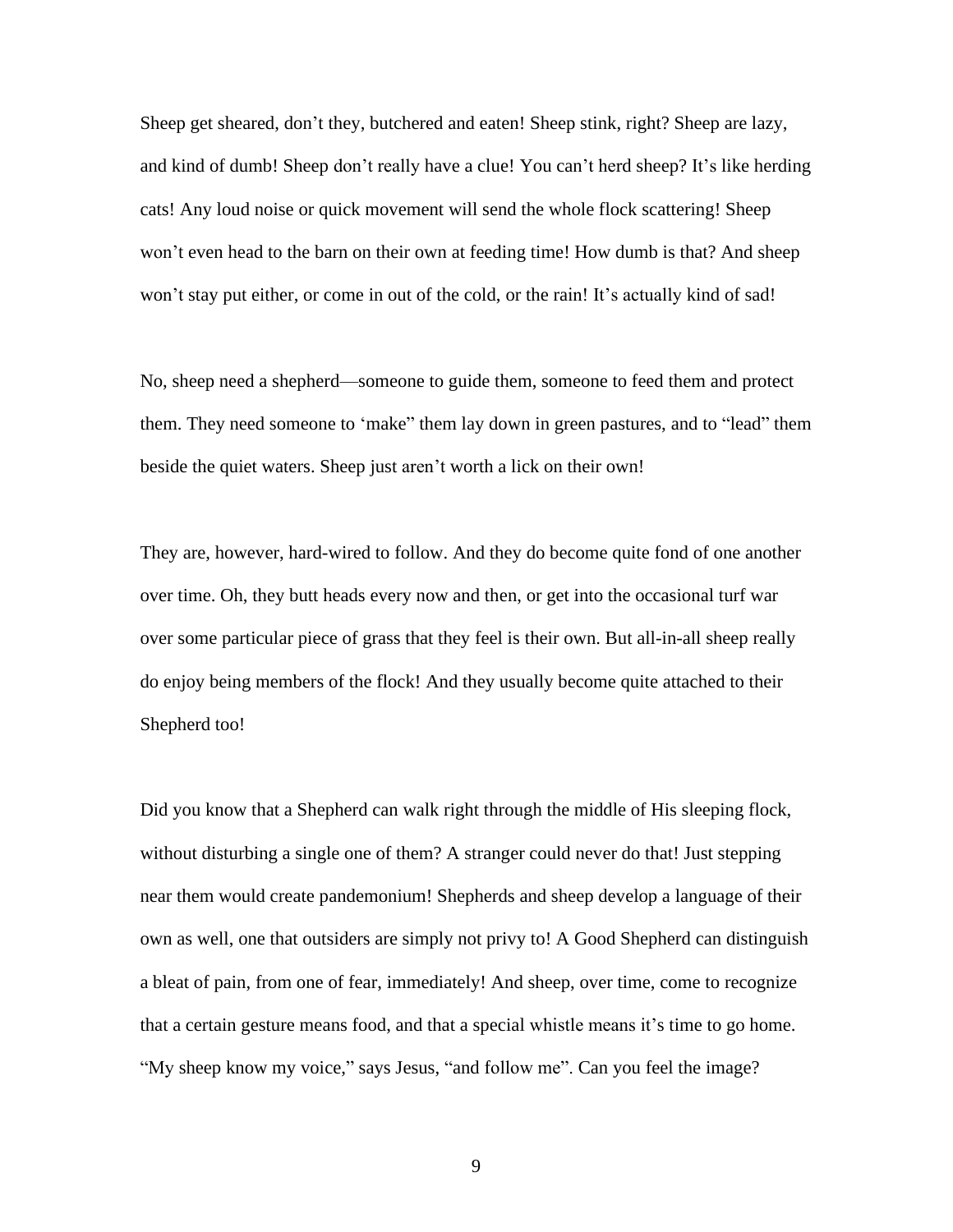The Scribes and the Pharisees are demanding some kind of proof, something that they can take to the bank! They want to be convinced! "Who are you?" they ask. But Jesus responds, "I've already told you! But you refused to listen!" I've invited you to follow me, numerous times, to safety in the Promised Land. But you, instead, have chosen to stay in the muck and the mire of the Chaos Sea! I have given you every opportunity to hear my voice. Including, again, right here and now! But you, for some reason, still choose to listen to all of the other competing voices!

Several years ago, at a Spiritual Retreat, Lynette Williams shared story of a frog that climbed a tree. All of his friends said, "you can't climb a tree, you're a frog"! "You are not capable! That's not who you are! You can't do it!" But he did! Do you know how he accomplished it? He was deaf. He couldn't hear all the nay-sayers, all the people saying he couldn't do it. None of the distractions could turn his heart from the task at hand!

So, stop and ask yourself, if you will. Am I listening to the distractions, rather than concentrating on the Lord? Can I hear that single voice, that Still, Small Voice, the Voice of the Shepherd, telling me "Who I am", and "Who He is"? Can I hear it now? Am I quiet enough, and listening intently? Am I familiar enough with His Voice, so that I recognize it when He speaks? Do I have that personal relationship? That's the "Why", you know! The relationship! Can I distinguish His Voice from all the rest? Will I follow the Shepherd to safety, and be fed? Or am I willfully choosing not to, ignoring the Truth that is right in front of me? Because that's really the only question that matters! And all of God's flock said, Amen!